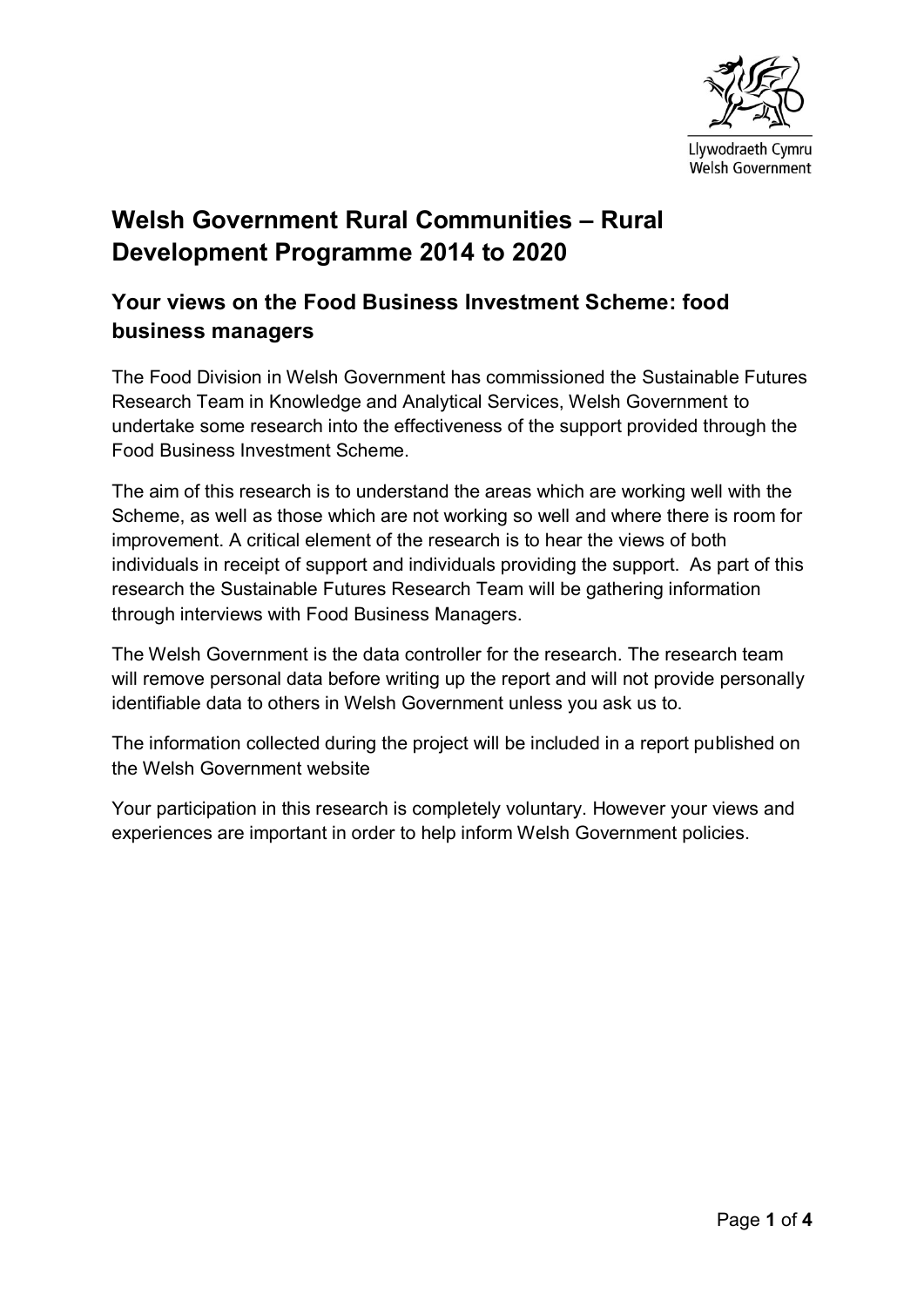# **Privacy notice**

### **What personal data do we hold and where do we get this information?**

Personal data is defined under the General Data Protection Regulation (GDPR) as 'any information relating to an identifiable person who can be directly or indirectly identified by reference to an identifier'.

The email addresses of Food Business Managers are held by the Scheme Management Unit. Policy officials from the Food Division have drawn the sample of potential interview respondents from these email addresses. They are saved in a folder with restricted access.

Your participation is voluntary and if you do not wish to take part or be sent reminders then please reply to the invitation email or using the telephone number provided and your details will be removed. The research team will only use email address and telephone number for the purposes of this research project. As part of this research we will be collecting some personal information (your name and role) in the interview to help contextualise your responses. Although not required, you may also choose to provide personal data through your responses to the interview questions.

If you chose to provide additional personal data as part of the research we will not try and identify you from, or link your identity to, the responses you provide. We wish to record interviews but will ask you before the interview starts if you are happy to be recorded. The recording would be transcribed by the researcher who conducted the interview within a few days of the interview and the recordings of the interview will be deleted following transcription. Any personal data you may have provided during the interview will be deleted from the transcript before analysis.

If you raise a query or complaint and provide personal data requesting a response, the researcher will forward the request only to the relevant official and subsequently delete it from the research data.

#### **What is the lawful basis for using your data?**

The lawful basis of processing information in this data collection exercise is our public task; that is, exercising our official authority to undertake the core role and functions of the Welsh Government.

Participation is completely voluntary. Research studies such as this are important for the Welsh Government to collect information and actionable evidence about its ability to deliver government priorities. The information collected in this research will help Welsh Government officials make decisions in relation to future Welsh Government food and drinks sector business support.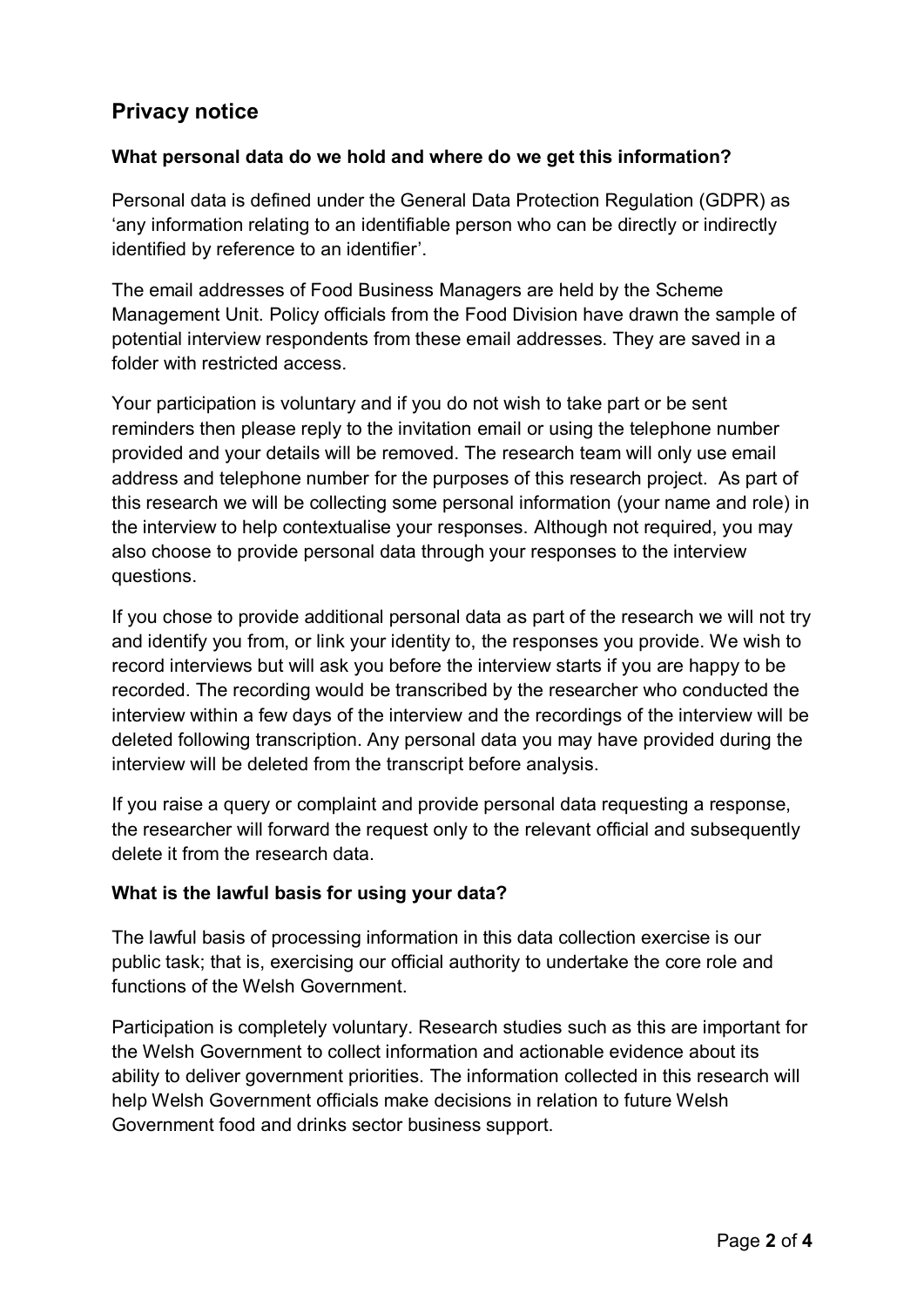### **How secure is your personal data?**

Personal data provided to Welsh Government is held on secure servers, and for this project a folder has been created that has access restricted only to the immediate research team. Your contact details and any personal data you choose to provide will be stored in this restricted folder. The researchers will not provide any personal information when reporting findings to the policy team.

All data gathered through this research will be reported in an anonymised format. It will not contain your contact details and any identifiable information will be removed. The Sustainable Futures Research Team will use the information gathered to produce a report that will be published on the Welsh Government website. This report will not include any information that could be used to identify individual participants.

#### **How long do we keep your personal data?**

Any personal data not already removed during transcription will be deleted by the Sustainable Futures Research Team from their restricted project folder three months after the publication of the final report. This includes your contact details.

#### **Individual rights**

Under GDPR, you have the following rights in relation to the personal information you provide as part of this research project:

- to access a copy of your own data
- for us to rectify inaccuracies in that data
- to object to or restrict processing (in certain circumstances)
- for your data to be 'erased' (in certain circumstances)
- to lodge a complaint with the Information Commissioner's Office (ICO) who is our independent regulator for data protection.

The contact details for the Information Commissioner's Office are: Wycliffe House, Water Lane, Wilmslow, Cheshire, SK9 5AF. Phone: 01625 545 745 or 0303 123 1113. Website: [www.ico.gov.uk](http://www.ico.gov.uk/)